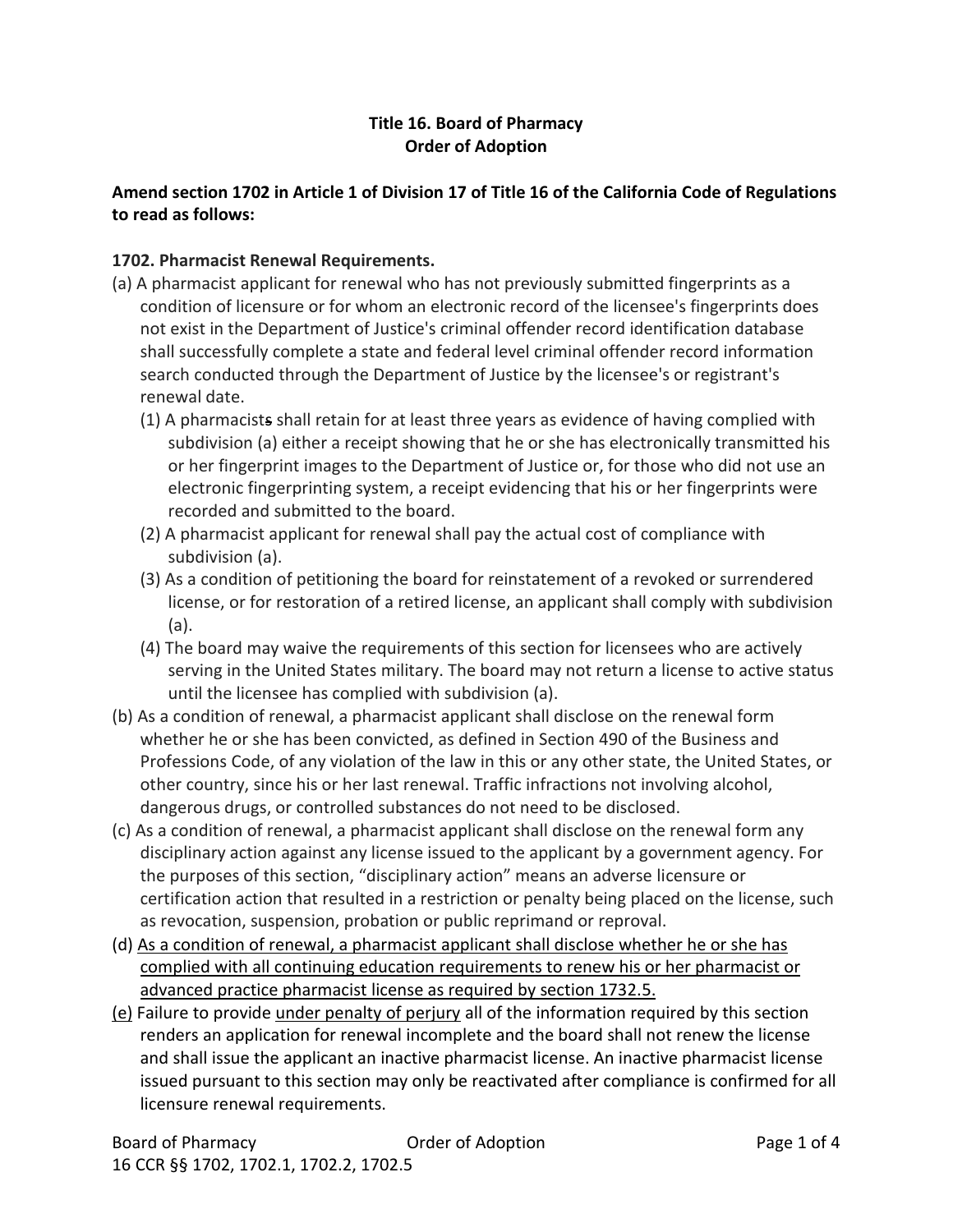Note: Authority cited: Sections 4001.1 and 4005, Business and Professions Code. Reference: Sections 141, 490, 4036, 4200.5, 4207, 4231, 4300, 4301, 4301.5, 4311 and 4400, Business and Professions Code; and Sections 11105(b)(10) and 11105(e), Penal Code.

#### **Amend section 1702.1 in Article 1 of Division 17 of Title 16 of the California Code of Regulations to read as follows:**

## **1702.1. Pharmacy Technician Renewal Requirements for Individual Licensees Other Than Pharmacists.**

This section applies to the renewal of any license held by an individual licensee, other than an individual licensed as a pharmacist or an advanced practice pharmacist.

- (a) A licensee pharmacy technician applying icant for renewal who has not previously submitted fingerprints as a condition of licensure or for whom an electronic record of the licensee's fingerprints does not exist in the Department of Justice's criminal offender record identification database shall successfully complete a state and federal level criminal offender record information search conducted through the Department of Justice by the licensee's or registrant's renewal date that occurs on or after January 1, 2018.
	- (1) The licensee A pharmacy technician shall retain for at least three years as evidence of having complied with subdivision (a) either a receipt showing that he or she has electronically transmitted his or her fingerprint images to the Department of Justice or, for those who did not use an electronic fingerprinting system, a receipt evidencing that his or her fingerprints were recorded and submitted to the board.
	- (2) The licensee A pharmacy technician applicant for renewal shall pay the actual cost of compliance with subdivision (a).
	- (3) As a condition of petitioning the board for reinstatement of a revoked or surrendered license an applicant shall comply with subdivision (a).
	- (4) The board may waive the requirements of this section for licensees who are actively serving in the United States military. The board may not return a license to active status until the licensee has complied with subdivision (a).
- (b) As a condition of renewal, a pharmacy technician applicant the licensee shall disclose on the renewal form whether he or she has been convicted, as defined in Section 490 of the Business and Professions Code, of any violation of the law in this or any other state, the United States, or other country, since his or her last renewal. Traffic infractions not involving alcohol, dangerous drugs, or controlled substances do not need to be disclosed.
- (c) As a condition of renewal, a pharmacy technician applicant the licensee shall disclose on the renewal form any disciplinary action against any license issued to the applicant by a government agency. For the purposes of this section, "disciplinary action" means an adverse licensure or certification action that resulted in a restriction or penalty against the license or certification such as revocation, suspension, probation or public reprimand or reproval.
- (d) Failure to provide under penalty of perjury all of the information required by this section renders an application for renewal incomplete and the board shall not renew the license until the licensee demonstrates compliance with all requirements.

Board of Pharmacy Order of Adoption Page 2 of 4 16 CCR §§ 1702, 1702.1, 1702.2, 1702.5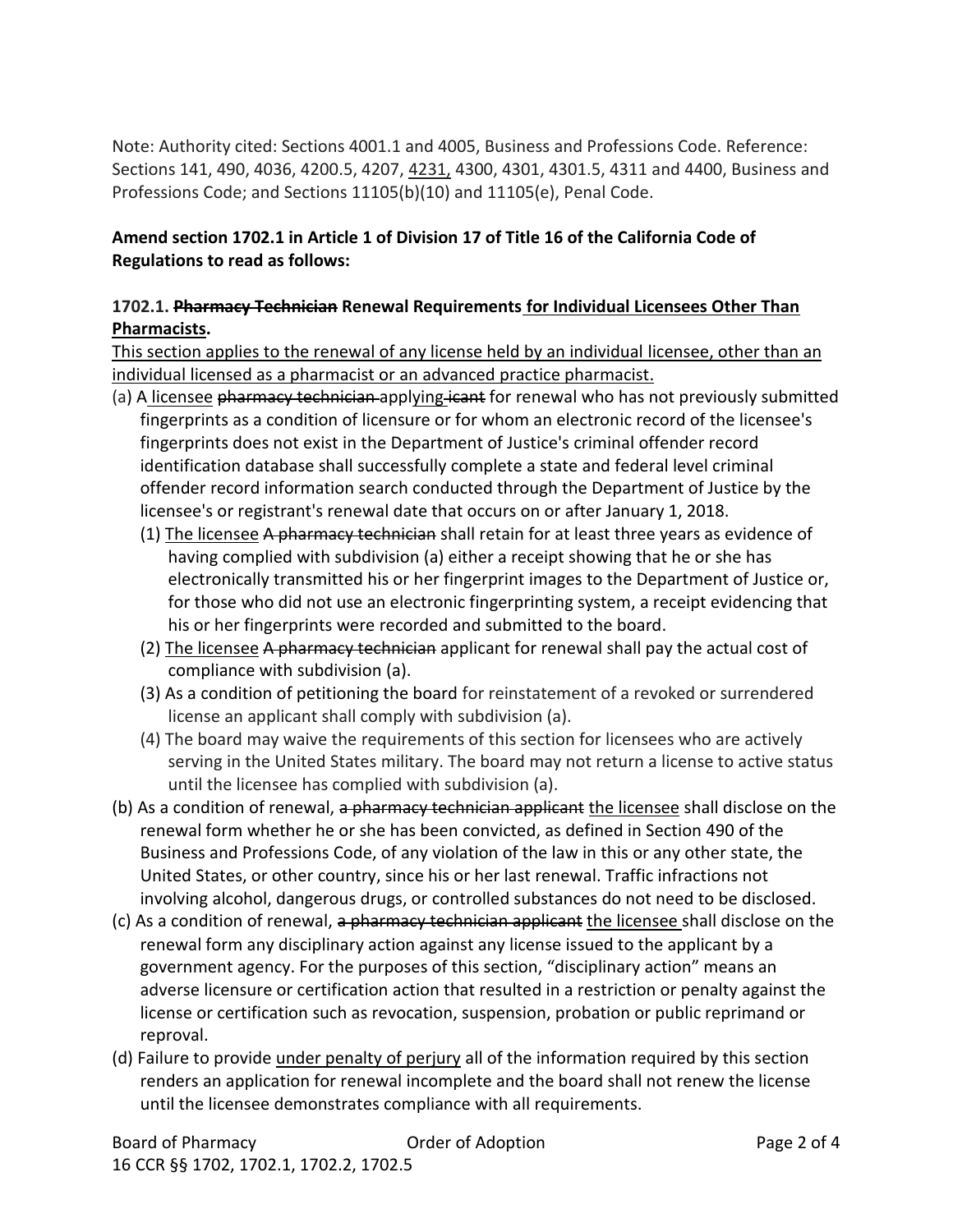Note: Authority cited: Sections 4001.1 and 4005, Business and Professions Code. Reference: Sections 141, 490, 4022.5, 4022.6, 4022.7, 4032, 4038, 4053, 4115, 4202, 4202.5, 4207, 4300, 4301 and 4400, Business and Professions Code; and Sections 11105(b)(10) and 11105(e), Penal Code.

# **Repeal section 1702.2 in Article 1 of Division 17 of Title 16 of the California Code of Regulations.**

#### **1702.2. Designated Representative Renewal Requirements.**

- (a) A designated representative applicant for renewal who has not previously submitted fingerprints as a condition of licensure or for whom an electronic record of the licensee's fingerprints does not exist in the Department of Justice's criminal offender record identification database shall successfully complete a state and federal level criminal offender record information search conducted through the Department of Justice by the licensee's or registrant's renewal date that occurs on or after January 1, 2018.
	- (1) A designated representative shall retain for at least three years as evidence of having complied with subdivision (a) either a receipt showing that he or she has electronically transmitted his or her fingerprint images to the Department of Justice or, for those who did not use an electronic fingerprinting system, a receipt evidencing that his or her fingerprints were recorded and submitted to the board.
	- (2) A designated representative applicant for renewal shall pay the actual cost of compliance with subdivision (a).
	- (3) As a condition of petitioning the board for reinstatement of a revoked or surrendered license an applicant shall comply with subdivision (a).
	- (4) The board may waive the requirements of this section for licensees who are actively serving in the United States military. The board may not return a license to active status until the licensee has complied with subdivision (a).
- (b) As a condition of renewal, a designated representative applicant shall disclose on the renewal form whether he or she has been convicted, as defined in Section 490 of the Business and Professions Code, of any violation of the law in this or any other state, the United States, or other country, since his or her last renewal. Traffic infractions not involving alcohol, dangerous drugs, or controlled substances do not need to be disclosed.
- (c) As a condition of renewal, a designated representative applicant shall disclose on the renewal form any disciplinary action against any license issued to the applicant by a government agency. For the purposes of this section, "disciplinary action" means an adverse licensure or certification action that resulted in a restriction or penalty against the license or certification such as revocation, suspension, probation or public reprimand or reproval.
- (d) Failure to provide all of the information required by this section renders an application for renewal incomplete and the board shall not renew the license until the licensee demonstrates compliance with all requirements.